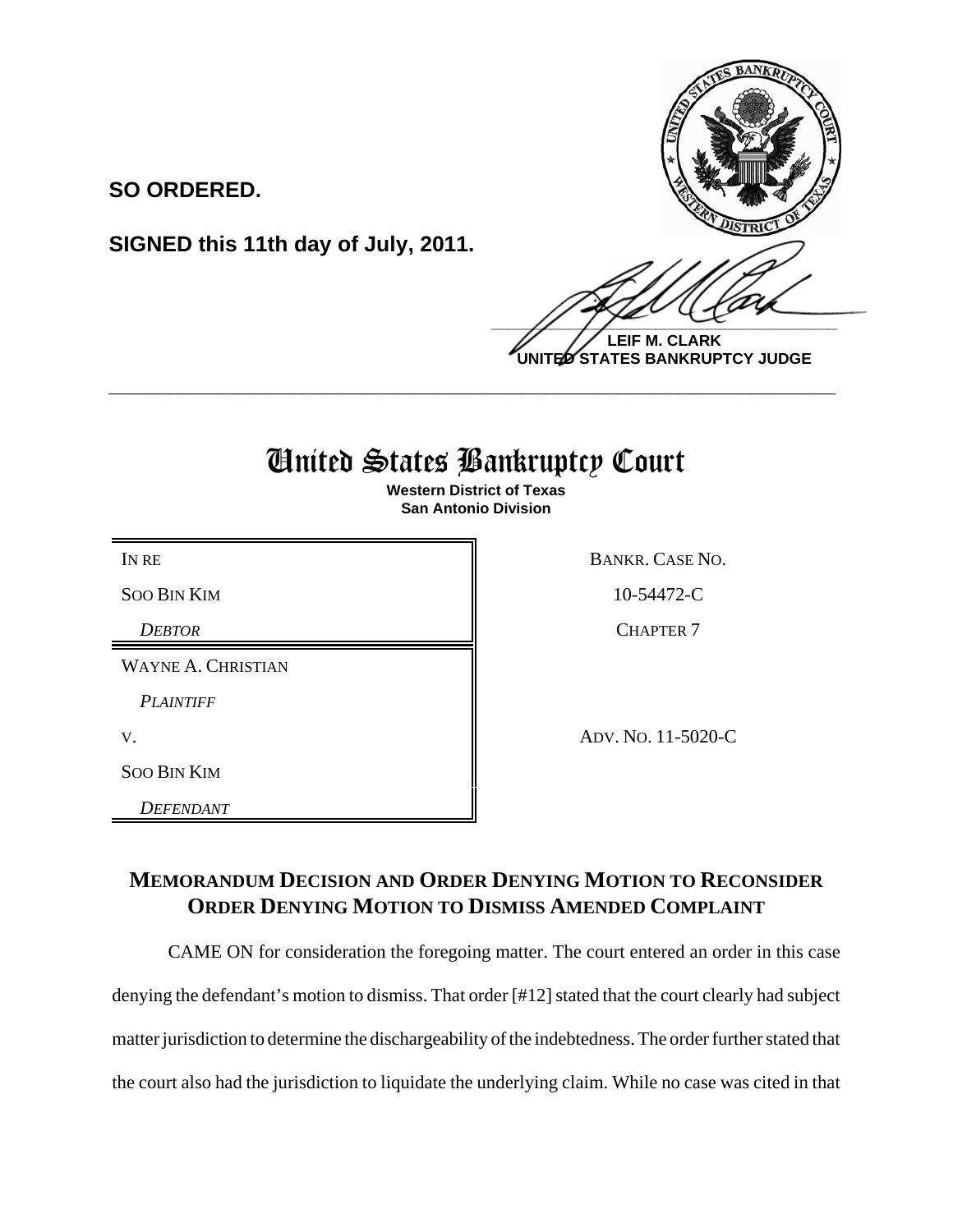order, the court was relying on a Fifth Circuit decision to that effect, *In re Morrison*, 555 F.3d 473, 478-79 ( $5<sup>th</sup>$  Cir. 2009). There, the court said that

the question presented is whether a bankruptcy court, in addition to declaring a debt non-dischargeable, has jurisdiction to liquidate the debt and enter a monetary judgment against the debtor. Several of our sister circuits that have considered this question found that the bankruptcy courts have the power to enter judgment in exactly this manner [citing cases from the 9<sup>th</sup>, 6<sup>th</sup>, 8<sup>th</sup>, and 7<sup>th</sup> Circuits]. ... [W]hile acknowledging the tension [with the predominant theory of bankruptcy jurisdiction], we too conclude that jurisdiction existed to issue, if not necessarily enforce, the personal judgment against [the debtor].

*Id.* The defendant maintains that the judgment sought here is outside the court's subject matter jurisdiction, based on the so-called "probate exception," which it is said reserves to state probate courts the probate or annulment of a will and the administration of a decedent's estate, and precludes federal courts from disposing of property in the custody of a state probate court, all on the theory that only one court at a time should exercise *in rem* jurisdiction over a given *res*. *See Nelms v. Kramer,* 2011 WL 940986 (W.D.Tex. 2011).

According to the amended complaint, the probate court issued an order directing the payment of certain sums to the plaintiff, and there is no dispute that that order is final, nonappealable and so enforceable. Plaintiff maintains that this order results in the creation of a liquidated claim. Defendant counters that, while the order itself was certainly entered, it does not, by its terms, specifically direct the defendant to pay the plaintiff. Instead, it merely directs that the fees be paid "from funds of the estate by the executor." In addition, the amended complaint requests an award of attorneys' fees for collecting this claim.

While the question admits of some dispute, the court is inclined to agree with the defendant that, at least as to the liquidation of this claim, the state probate court ought to decide that question. If there are still assets of the estate in the hands of the executor(s), the probate court will certainly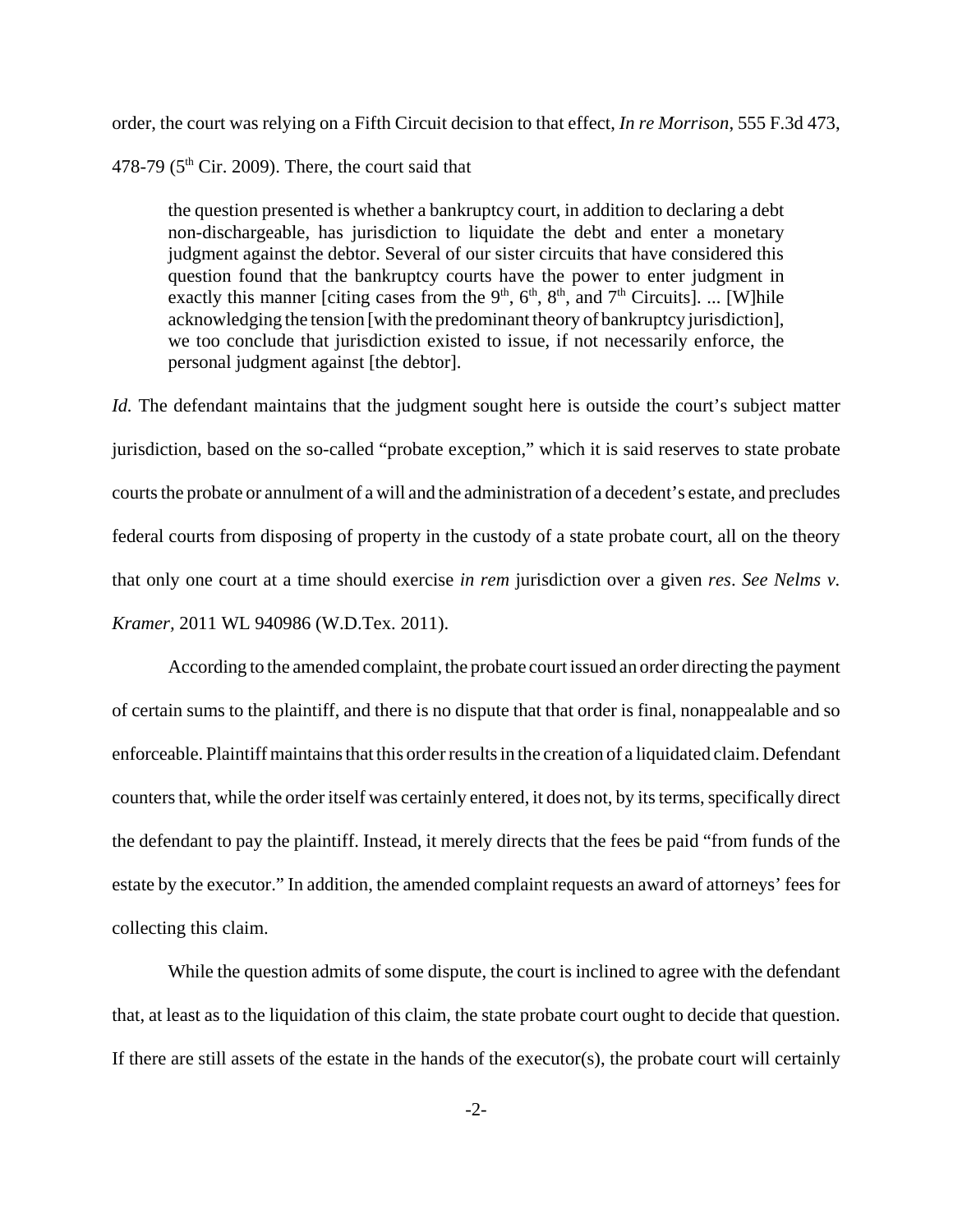have continuing jurisdiction over those assets. Even if there are not, the probate court has continuing jurisdiction over questions relating to the liability of executors for breaches of fiduciary duty and the like.

By the same token, however, challenges to the dischargeability of a debtor's claim must be brought in the federal bankruptcy court, even though the state courts superficially have concurrent jurisdiction over any matter falling within the purview of section 1334(b). *See, e.g., In re Hamilton*, 540 F.3d 367, 373 (6th Cir. 2008) (explaining that, though a state court might be free to construe the debtor's discharge, it is not free to get it wrong);<sup>1</sup> *Eastman v. Banker Recovery Services (In re Eastman)*, 2009 Bankr. LEXIS 4352 (Bankr. W.D.Tex. 2009) (citing language from the Fifth Circuit's decision in *National Gypsum*, 118 F.3d, at 1064). Moreover, a debtor is not required to plead "discharge in bankruptcy" in state court as an affirmative defense, even though that defense might otherwise be called for under state procedural rules. *Hamilton*, *supra*. Thus, the question whether any claim that might arise from the alleged failure of the defendant to pay the plaintiff is or is not discharged in bankruptcy is a question that must be answered by this court, not the probate court.

In resolving the bankruptcy question posed, the court may necessarily be called upon to make findings of fact and conclusions of law that might have some preclusive effect in a later state court action. That sort of thing happens frequently (and usually in the opposite direction). That a given matter might have preclusive effect in another forum is no reason to conclude that the court hearing

<sup>&</sup>lt;sup>1</sup> The court quoted *Collier* on the point: "Section 524(a) declares that any judgment on a discharged debt in any forum other than the bankruptcy court is null and void as it affects the personal liability of the debtor ... if a creditor brings a collection suit after discharge, and obtains a judgment against the debtor, the judgment is rendered null and void by section 524(a). The purpose of the provision is to make it absolutely unnecessary for the debtor to do anything at all in the collection action." *Id.,* at 373 (citing *Collier*, at 524-61).